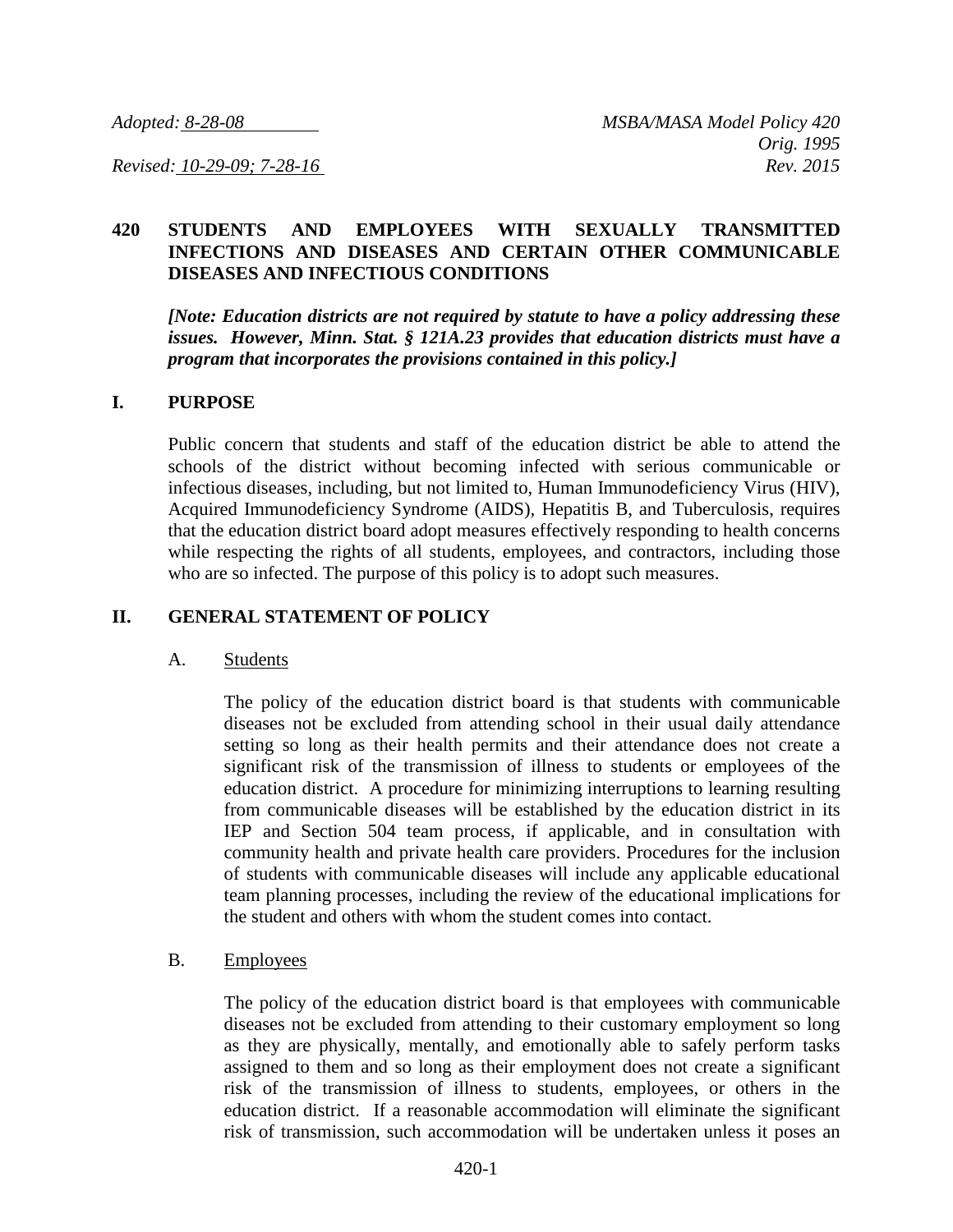undue hardship to the education district.

- C. Circumstances and Conditions
	- 1. Determinations of whether a contagious individual's school attendance or job performance creates a significant risk of the transmission of the illness to students or employees of the education district will be made on a case by case basis. Such decisions will be based upon the nature of the risk (how it is transmitted), the duration of the risk (how long the carrier is infectious), the severity of the risk (what is the potential harm to third parties), and the probabilities the disease will be transmitted and will cause varying degrees of harm. When a student is disabled, such a determination will be made in consultation with the educational planning team.
	- 2. The education district board recognizes that some students and some employees, because of special circumstances and conditions, may pose greater risks for the transmission of infectious conditions than other persons infected with the same illness. Examples include students who display biting behavior, students or employees who are unable to control their bodily fluids, who have oozing skin lesions, or who have severe disorders which result in spontaneous external bleeding. These conditions need to be taken into account and considered in assessing the risk of transmission of the disease and the resulting effect upon the educational program of the student or employment of the employee by consulting with the Commissioner of Health, the physician of the student or employee, and the parent(s)/guardian(s) of the student.

### D. Students with Special Circumstances and Conditions

The school Goodhue County Education District , along with the infected individual's physician, the infected individual or parent(s)/guardian(s), and others, if appropriate, will weigh risks and benefits to the student and to others, consider the least restrictive appropriate educational placement, and arrange for periodic reevaluation as deemed necessary by the state epidemiologist. The risks to the student shall be determined by the student's physician.

### E. Extracurricular Student Participation

Student participation in nonacademic, extracurricular, and non-educational programs of the education district are subject to a requirement of equal access and comparable services.

### F. Precautions

The education district will develop routine procedures for infection control at school and for educating employees about these procedures. The procedures shall be developed through cooperation with health professionals taking into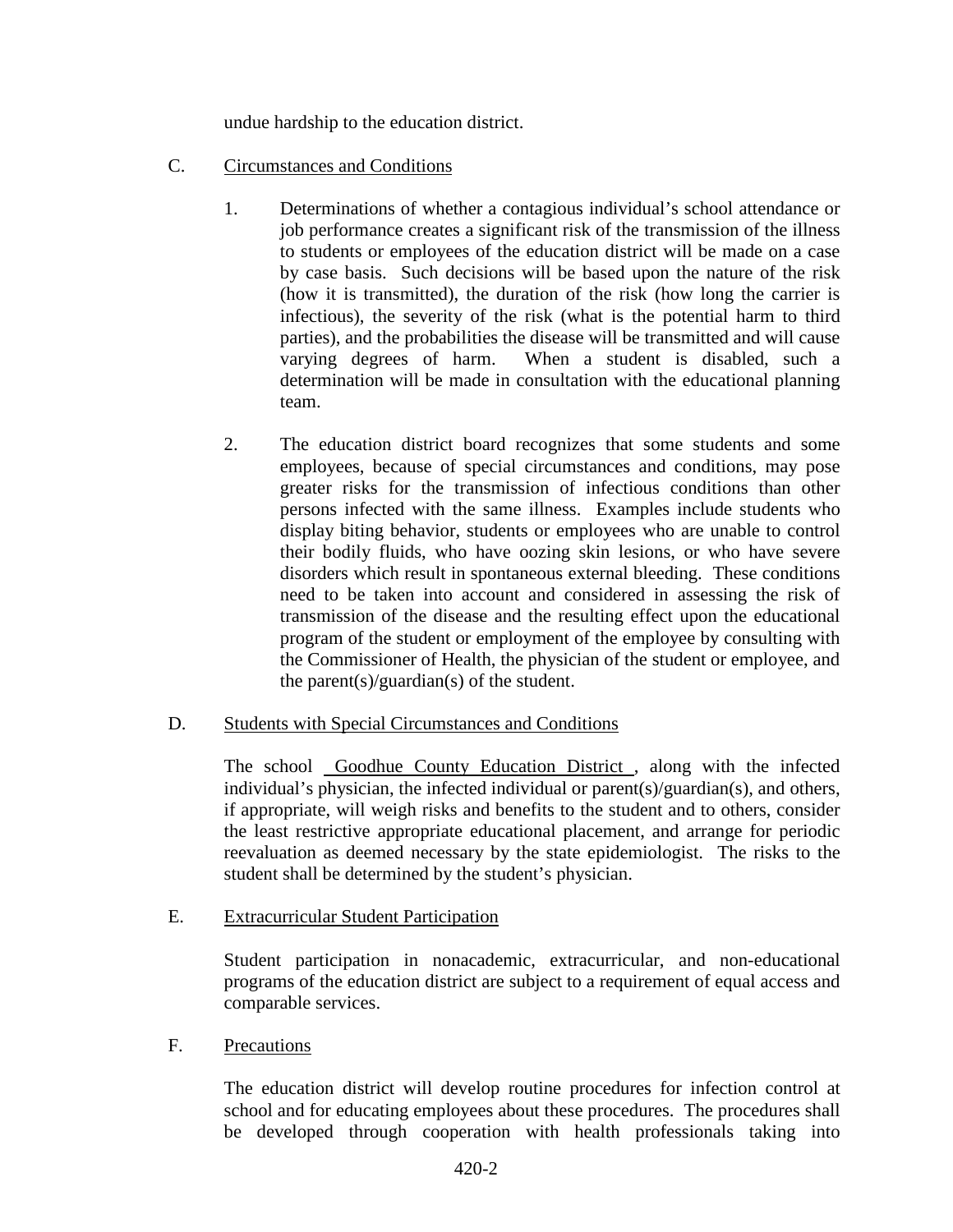consideration any guidelines of the Minnesota Department of Education and the Minnesota Department of Health. (These precautionary procedures shall be consistent with the education district's procedures regarding blood-borne pathogens developed pursuant to the education district's employee right to know policy.)

# G. Information Sharing

- 1. Employee and student health information shall be shared within the education district only with those whose jobs require such information and with those who have a legitimate educational interest (including health and safety) in such information and shall be shared only to the extent required to accomplish legitimate educational goals and to comply with employees' right to know requirements.
- 2. Employee and student health data shall be shared outside the education district only in accordance with state and federal law and with the education district's policies on employee and student records and data.

## H. Reporting

If a medical condition of student or staff threatens public health, it must be reported to the Commissioner of Health.

I. Prevention

The education district shall, with the assistance of the Commissioners of Health and Education, implement a program to prevent and reduce the risk of sexually transmitted diseases in accordance with Minn. Stat. § 121A.23 which includes:

- 1. planning materials, guidelines, and other technically accurate and updated information;
- 2. a comprehensive, developmentally appropriate, technically accurate, and updated curriculum that includes helping students to abstain from sexual activity until marriage;
- 3. cooperation and coordination among education districts and Service Cooperatives;
- 4. a targeting of adolescents, especially those who may be at high risk of contracting sexually transmitted diseases and infections, for prevention efforts;
- 5. involvement of parents and other community members;
- 6. in-service training for district staff and education district board members;